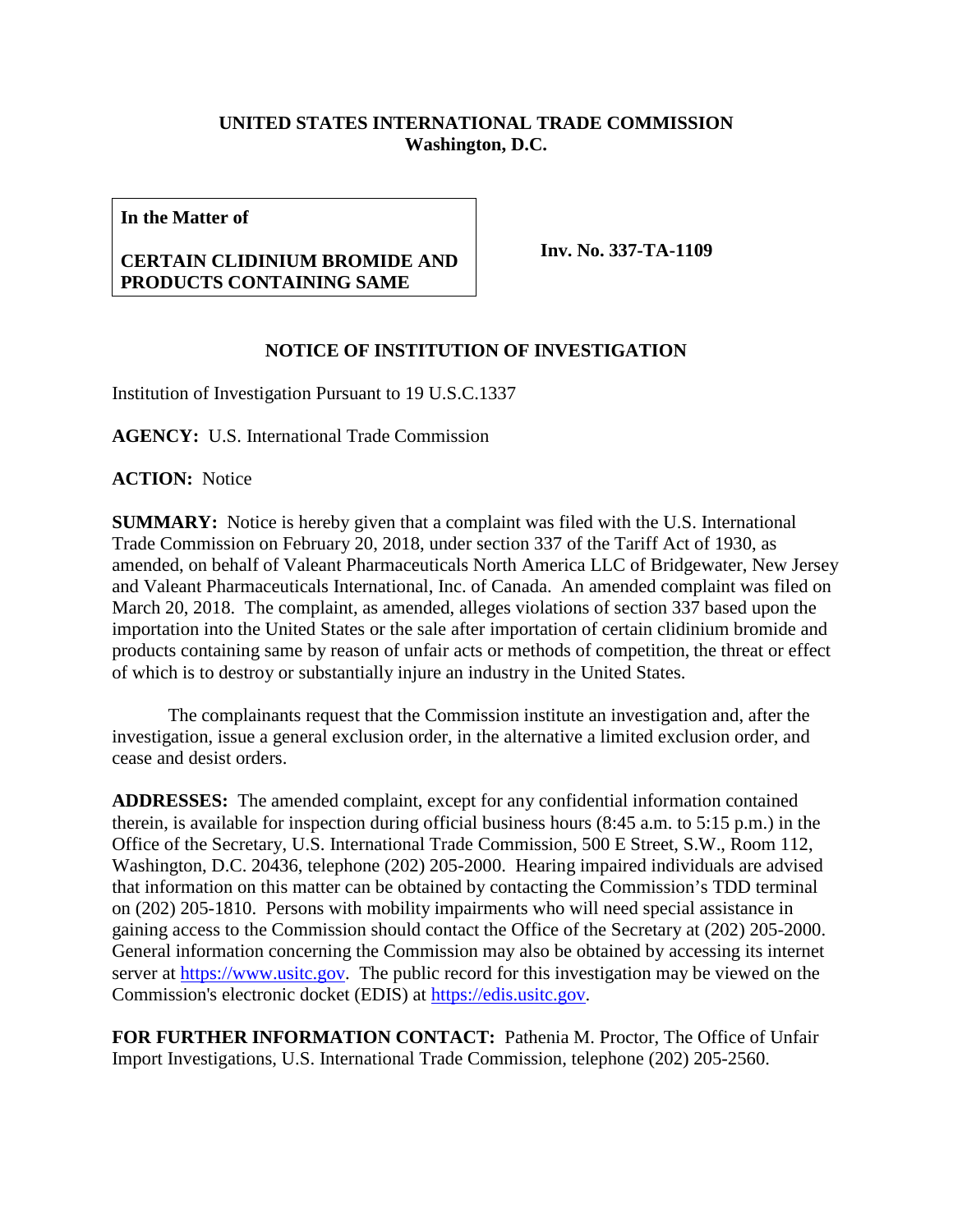## **SUPPLEMENTARY INFORMATION:**

**AUTHORITY:** The authority for institution of this investigation is contained in section 337 of the Tariff Act of 1930, as amended, 19 U.S.C. 1337 and in section 210.10 of the Commission's Rules of Practice and Procedure, 19 C.F.R. 210.10 (2017).

**SCOPE OF INVESTIGATION:** Having considered the complaint, the U.S. International Trade Commission, on April 17, 2018, **ORDERED THAT** –

(1) Pursuant to subsection (b) of section 337 of the Tariff Act of 1930, as amended, an investigation be instituted to determine whether there is a violation of subsection (a)(1)(A) of section 337 in the importation into the United States or the sale after importation of certain clidinium bromide and products containing same by reason of false advertising and unfair competition under the Lanham Act, 15 U.S.C. 1125(a), the threat or effect of which is to destroy or substantially injure an industry in the United States;

(2) Notwithstanding any Commission Rules that would otherwise apply, the presiding Administrative Law Judge shall hold an early evidentiary hearing, find facts, and issue an early decision, as to whether the complainants have demonstrated an injury or threat of injury to an industry in the United States. Any such decision shall be in the form of an initial determination (ID). Petitions for review of such an ID shall be due five calendar days after service of the ID; any replies shall be due three business days after service of a petition. The ID will become the Commission's final determination 30 days after the date of service of the ID unless the Commission determines to review the ID. Any such review will be conducted in accordance with Commission Rules 210.43, 210.44, and 210.45, 19 C.F.R. §§ 210.43, 210.44, and 210.45. The Commission expects the issuance of an early ID relating to the requirement of an injury to an industry in the United States within 100 days of institution, except that the presiding ALJ may grant an extension of the ID of up to 50 days for good cause shown. The issuance of an early ID finding that complainants failed to demonstrate an injury or threat of injury to an industry in the United States shall stay the investigation unless the Commission orders otherwise; any other decision shall not stay the investigation or delay the issuance of a final ID covering the other issues of the investigation;

(3) Pursuant to Commission Rule  $210.50(b)(1)$ , 19 C.F.R. §  $210.50(b)(1)$ , the presiding administrative law judge shall take evidence or other information and hear arguments from the parties and other interested persons with respect to the public interest in this investigation, as appropriate, and provide the Commission with findings of fact and a recommended determination on this issue, which shall be limited to the statutory public interest factors set forth in 19 U.S.C. §§ 1337(d)(1), (f)(1), (g)(1);

(4) For the purpose of the investigation so instituted, the following are hereby named as parties upon which this notice of investigation shall be served:

(a) The complainants are: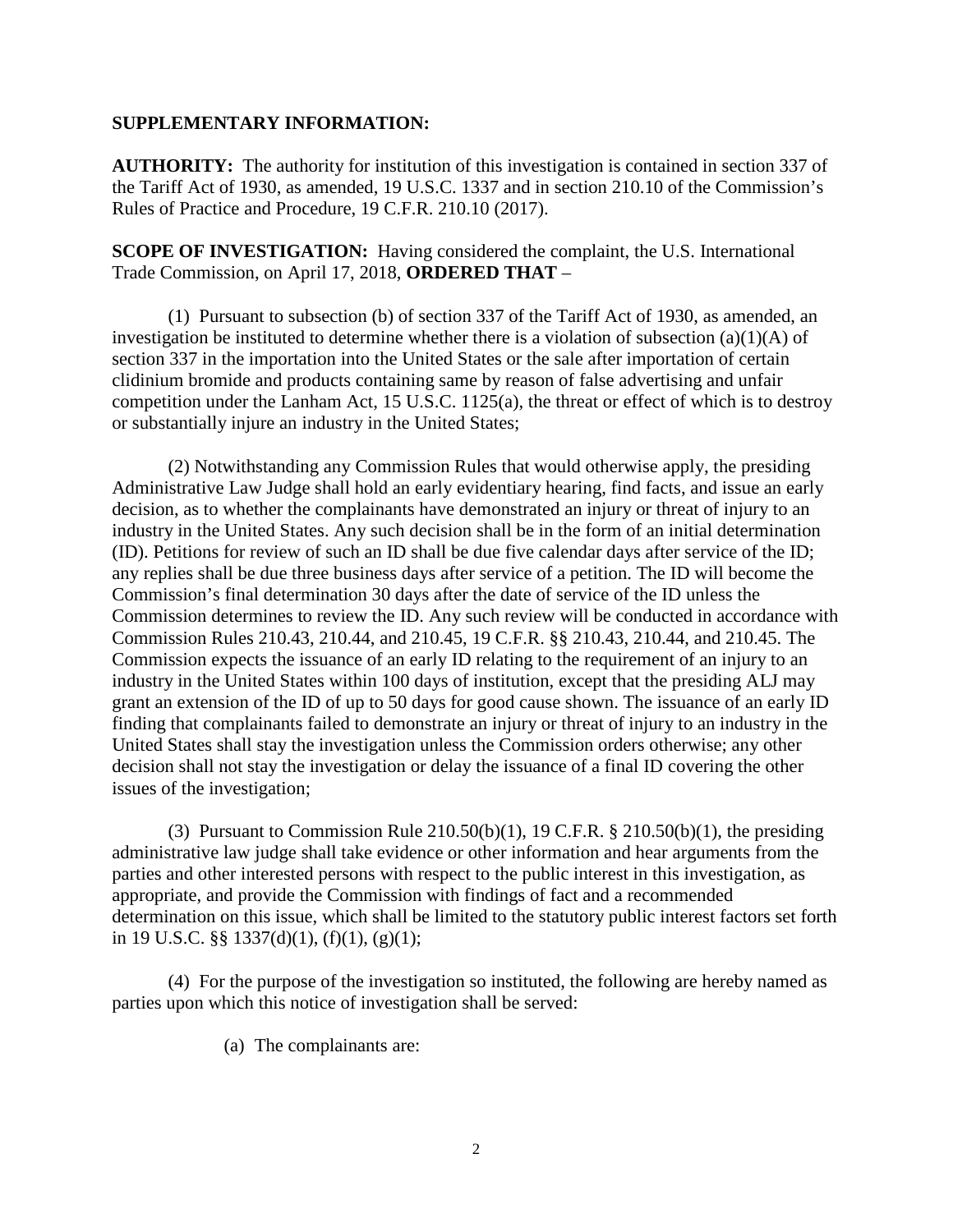Valeant Pharmaceuticals North America LLC 400 Somerset Corporate Boulevard Bridgewater, NJ 08807

Valeant Pharmaceuticals International, Inc. 2150 St Elzéar Boulevard West Laval, Quebec, Canada H7L4A8

(b) The respondents are the following entities alleged to be in violation of section 337, and are the parties upon which the amended complaint is to be served:

> Bi-Coastal Pharma International LLC 1161 Broad Street, Suite 216 Shrewsbury, NJ 07702

Bi-Coastal Pharmaceutical Corporation 1161 Broad Street, Suite 216 Shrewsbury, NJ 07702

ECI Pharmaceuticals LLC 5311 NW  $35<sup>th</sup>$  Terrace Fort Lauderdale, FL 33309

Virtus Pharmaceuticals LLC 2649 Causeway Center Drive Tampa, FL 33619

Virtus Pharmaceuticals OPCO II LLC 1321 Murfreesboro Pike Nashville, TN 37217-2626

(c) The Office of Unfair Import Investigations, U.S. International Trade Commission, 500 E Street, S.W., Suite 401, Washington, D.C. 20436; and

(5) For the investigation so instituted, the Chief Administrative Law Judge, U.S. International Trade Commission, shall designate the presiding Administrative Law Judge.

Responses to the amended complaint and the notice of investigation must be submitted by the named respondents in accordance with section 210.13 of the Commission's Rules of Practice and Procedure, 19 C.F.R. 210.13. Pursuant to 19 C.F.R. 201.16(e) and 210.13(a), such responses will be considered by the Commission if received not later than 20 days after the date of service by the Commission of the amended complaint and the notice of investigation. Extensions of time for submitting responses to the amended complaint and the notice of investigation will not be granted unless good cause therefor is shown.